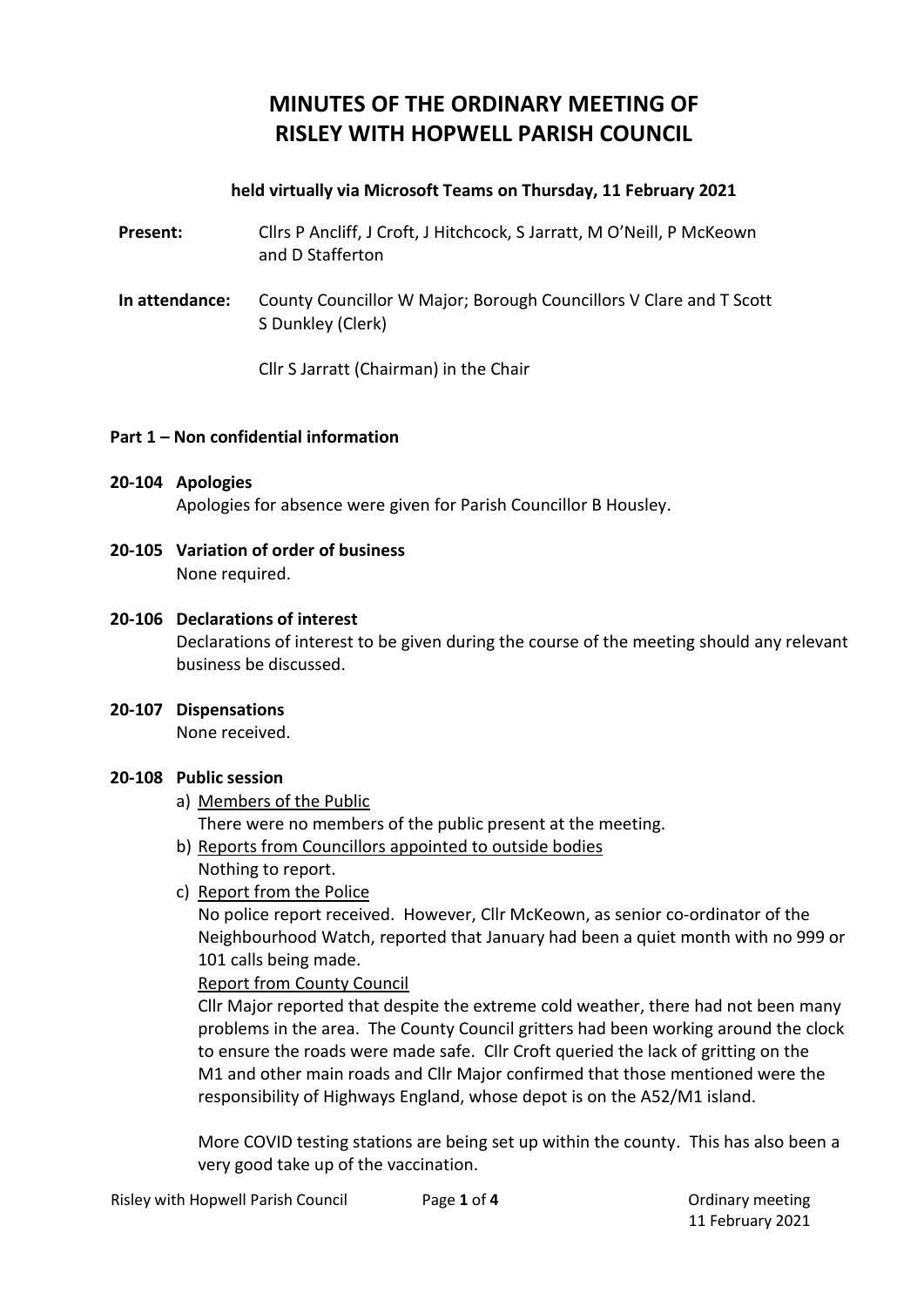The budget has been set at County level with a 2.5% increase in council tax. This was unanimously supported by the Council. Investment in Elvaston Castle was also agreed.

Cllr Major had attended two very productive meetings regarding Stanton Ironworks. It is pleasing to note that it is a local company which is making plans for the area and it is hoped that there will be an acceptable planning application.

- (d) Cllr Scott had forwarded the Borough report on behalf of Cllr Clare and himself before the meeting and it was RESOLVED that this would be displayed on the noticeboards and on the website.
- (c) Reports and updates from Parish Councillors Cllr McKeown reported that the Police undertook a speedwatch session on 5 February at Risley Park. This was very quiet but they will carry on until such time as volunteers are able to restart.

## **20-109 Minutes of the Ordinary Meeting held on 14 January 2021**

The draft minutes of the ordinary meeting held on 14 January 2021 were proposed as a true record by Cllr McKeown, seconded by Cllr Ancliff and unanimously agreed. These will be formally signed by the Chairman at the next possible physical meeting.

#### **20-110 Exempt items**

None.

## **20-111 Chairman's announcements/report**

The Chairman reiterated Cllr Major's report on the very useful meeting of the Stanton Park Community Group. It is good to hear that they wished to involve the community with the project and that it will bring jobs to the area and therefore help the local economy. It is expected that the outline planning application will be submitted in the summer.

Problems occurred with flooding at 84 Derby Road and at the bottom of the track to Lindley House, the latter resulting in clay and water covering the 60mph road. These two incidents have been reported to the Borough and County Councils.

Cllr Jarratt suggested the possibility of a residents/volunteer association and asked for councillors' views. Cllr Stafferton volunteered to assist with moving this forward.

## **20-112 Clerk's report**

The Clerk's report had been circulated prior to the meeting. Two enquiries have been received after the report was distributed; the first was regarding the disappearance of the two benches from the footpath past The Nook and it was RESOLVED to discuss this further at the next meeting. The second relates to the bulky waste collections and Cllr Clare confirmed that it was hoped to recommence this scheme soon.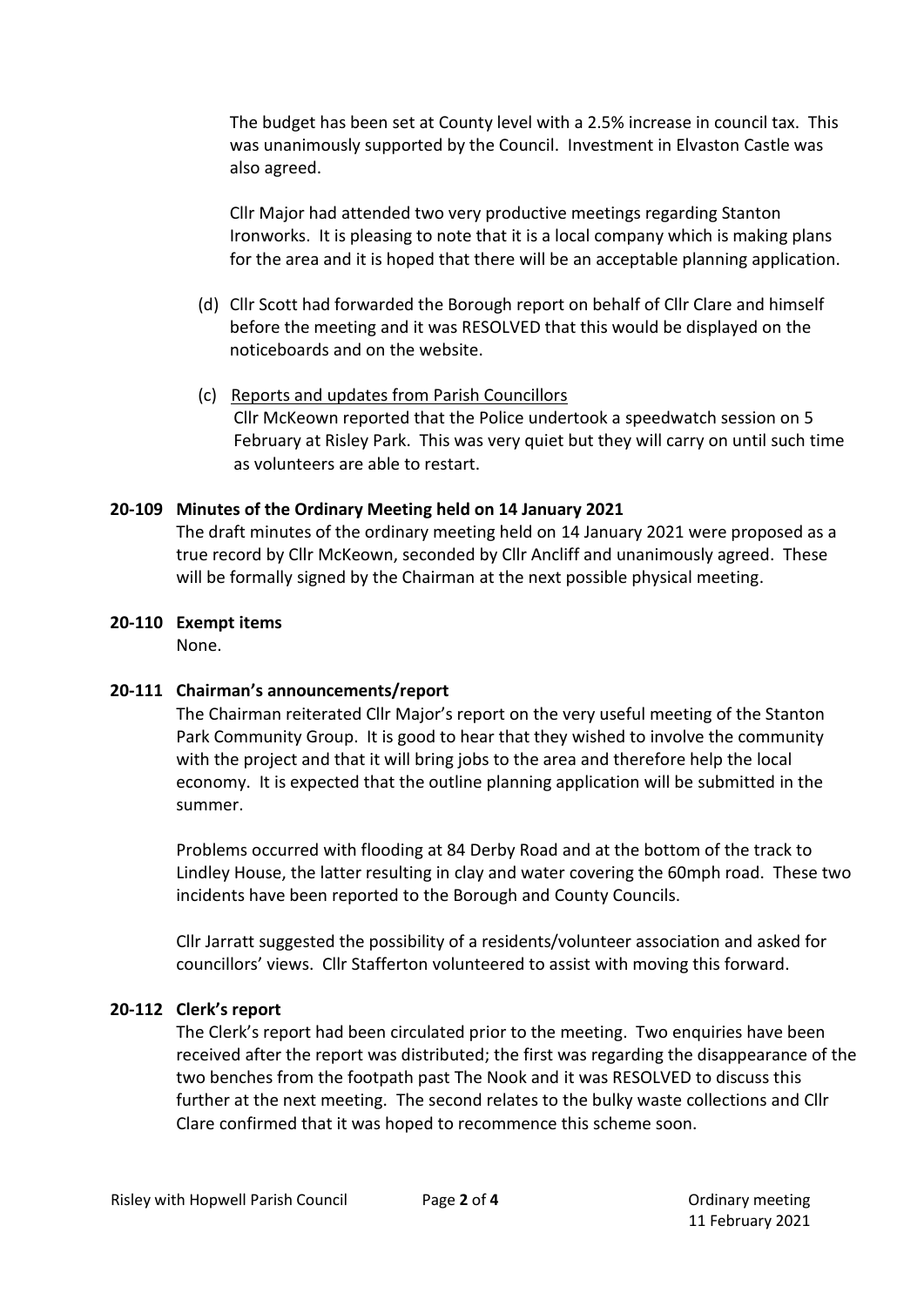## **20-113 Derbyshire Association of Local Councils**

The DALC February newsletter had been distributed to members and the contents noted.

# **20-114 Matters for determination**

- (a) The Clerk informed the meeting that the proposed day for the Annual General Meeting (13 May) was also the date of Erewash's Annual meeting. It was RESOLVED that Risley's AGM will be held on Tuesday, 4 May 2021 via Microsoft Teams.
- (b) The Clerk reported that it was still necessary to identify a venue for future parish council meetings especially if restrictions are lifted and physical meetings were able to be held.
- (c) A letter from the 20'splenty for Derbyshire campaign group had been distributed to members. It was RESOLVED not to take this further as it was felt that the parish's location was not suitable for such a reduction.
- (d) Cllr McKeown reported on the PCC Vulnerability Fund which is available for groups and organisations to bid for assistance with projects to assist local residents. It was RESOLVED that an application be made for a second set of speedwatch equipment in order that more sessions may be held and that Cllr McKeown liaise with the Clerk in order to get the application submitted.

# **20-115 Finance**

# (a) **Accounts for payment**

It was RESOLVED to approve the following payments:

| Payee                           |                          | <b>Total cost</b> | <b>VAT</b> |
|---------------------------------|--------------------------|-------------------|------------|
| <b>Shed Grounds Maintenance</b> | Mowing contract          | £577.48           | £96.25     |
| Salary/expenses (Jan)           |                          | £327.46           |            |
| <b>HMRC</b>                     | PAYE (Jan)               | £69.80            |            |
| Mr T Ainsworth                  | Cutting back of brambles | £400.00           |            |

## (b) **Receipts:**

£68.49 – NS&I Interest

## **20-116 Playground inspections**

The report for January was given by Cllr Ancliff with no real issues other than the ditch adjacent to the play area being blocked which may be contributing to the excess water on the field.

# **20-117 Planning**

**ERE/0121/0018** – Land south west of Sandboro Fields Farm, Derby Road, Risley (proposed two bedroomed bungalow) – no objection

**ERE/0221/0004** – 2 Cherry Tree Close, Risley (garage extension) – no objection

## **20-118 Matters for information**

a) Derbyshire County Council's Community News – noted

11 February 2021